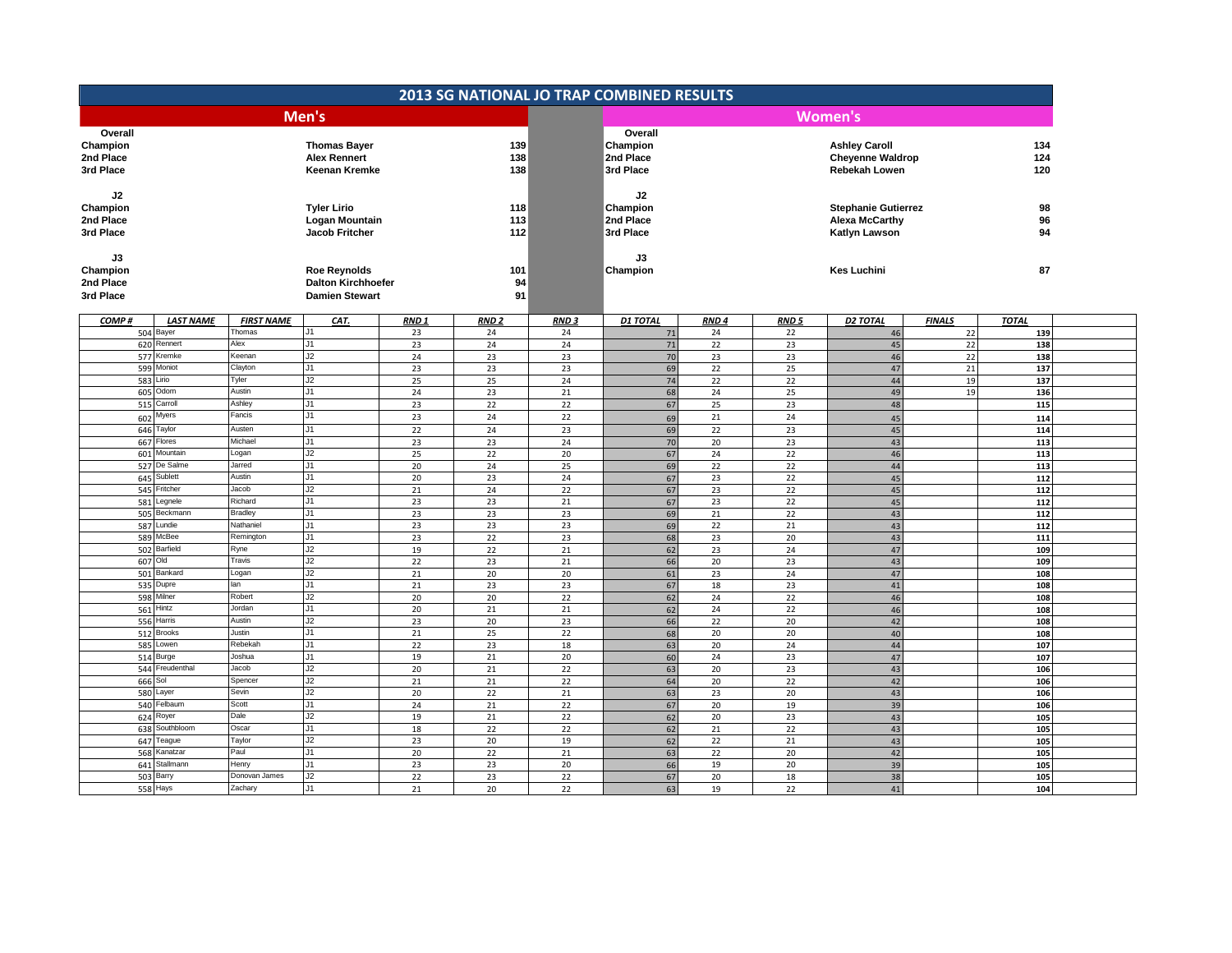|           | 597 Milan       | Maxwell   | J <sub>1</sub> | 22 | 22 | 19     | 63 | 19 | 22 | 41 | 104 |
|-----------|-----------------|-----------|----------------|----|----|--------|----|----|----|----|-----|
|           | 564 Jackson     | Geoffrey  | J1             | 23 | 22 | 19     | 64 | 20 | 20 | 40 | 104 |
|           | Lamb            |           | J1             |    |    |        |    |    |    |    |     |
| 578       |                 | Avery     |                | 23 | 21 | 20     | 64 | 22 | 18 | 40 | 104 |
|           | 611 Pittman     | Harrison  | J2             | 19 | 20 | 22     | 61 | 22 | 20 | 42 | 103 |
|           | 660 Waldrop     | Cheyenne  | J2             | 24 | 21 | 18     | 63 | 20 | 20 | 40 | 103 |
| 619       | Renfrow         | Mike      | J2             | 22 | 18 | 23     | 63 | 17 | 22 | 39 | 102 |
|           | 549 Gover       | Branden   | J2             | 19 | 22 | 19     | 60 | 22 | 20 | 42 | 102 |
|           | 559 Hepburn     | Duncan    | J1             | 22 | 24 | 18     | 64 | 20 | 18 | 38 | 102 |
|           | 510 Boyd        | Scott     | J1             | 23 | 24 | 20     | 67 | 17 | 18 | 35 | 102 |
| 665       | Reynolds        | Roe       | J3             | 16 | 18 | 23     | 57 | 21 | 23 | 44 | 101 |
|           | 584 Lockemy     | Jacob     | J2             | 19 | 22 | 22     | 63 | 21 | 17 | 38 | 101 |
|           |                 | Samuel    | J2             |    |    |        |    |    |    |    |     |
|           | 542 Fowler      |           |                | 20 | 18 | 19     | 57 | 22 | 21 | 43 | 100 |
|           | 525 Culwell     | Amber     | J1             | 20 | 20 | 19     | 59 | 20 | 21 | 41 | 100 |
| 615       | Pozzi           | Anthony   | J2             | 21 | 19 | 22     | 62 | 18 | 20 | 38 | 100 |
|           | 506 Beissner    | Garrett   | J2             | 20 | 23 | 19     | 62 | 21 | 17 | 38 | 100 |
|           | 519 Colbert     | Haley     | J1             | 18 | 23 | 19     | 60 | 20 | 19 | 39 | 99  |
|           | 626 Saye        | Connor    | J2             | 19 | 19 | 19     | 57 | 20 | 21 | 41 | 98  |
|           | 594 McGaughey   | Zachary   | J1             | 19 | 20 | 18     | 57 | 22 | 19 | 41 | 98  |
|           | 552 Gutierrez   | Stephanie | J2             | 17 | 19 | 23     | 59 | 20 | 19 | 39 | 98  |
|           |                 | Kimberley | J1             |    |    |        | 66 |    |    | 32 | 98  |
|           | 509 Bowers      |           |                | 23 | 22 | 21     |    | 16 | 16 |    |     |
|           | 573 Keller      | Blake     | J2             | 18 | 23 | 15     | 56 | 21 | 20 | 41 | 97  |
|           | 531 Dorris      | Grant     | J2             | 19 | 19 | 23     | 61 | 18 | 18 | 36 | 97  |
|           | 608 Owens       | Chase     | J2             | 18 | 25 | 18     | 61 | 19 | 17 | 36 | 97  |
|           | 526 De Gan      | Timothy   | J2             | 20 | 16 | 18     | 54 | 20 | 22 | 42 | 96  |
|           | 629 Seay        | Mary      | J1             | 16 | 18 | 20     | 54 | 21 | 21 | 42 | 96  |
|           | 630 Seay        | Sam       | J2             | 19 | 17 | 19     | 55 | 20 | 21 | 41 | 96  |
|           | 592 McCarthy    | Alexa     | J2             | 19 | 20 | 18     | 57 | 18 | 21 | 39 | 96  |
|           |                 | Jeremy    |                |    |    |        |    |    |    |    |     |
|           | 621 Reynolds    |           | J1             | 19 | 21 | 21     | 61 | 19 | 16 | 35 | 96  |
|           | 533 Dunford     | Kassidee  | J1             | 21 | 17 | $17\,$ | 55 | 21 | 19 | 40 | 95  |
|           | 662 Wilson      | Aaron     | J2             | 21 | 20 | 19     | 60 | 16 | 19 | 35 | 95  |
|           | 563 Hunter      | Corey     | J1             | 20 | 21 | 14     | 55 | 19 | 20 | 39 | 94  |
|           | 579 Lawson      | Katlyn    | J2             | 15 | 23 | 19     | 57 | 17 | 20 | 37 | 94  |
|           | 576 Kirchhoefer | Dalton    | J3             | 21 | 14 | 19     | 54 | 21 | 19 | 40 | 94  |
|           | 656 Underwood   | Emily     | J2             | 21 | 22 | 18     | 61 | 17 | 16 | 33 | 94  |
| 518       | Ciero           | Michael   | J1             | 19 | 17 | 18     | 54 | 17 | 21 | 38 | 92  |
|           |                 | Samantha  |                |    |    |        |    |    |    |    |     |
|           | 637 Smith       |           | J2             | 19 | 22 | 16     | 57 | 14 | 21 | 35 | 92  |
|           | 639 Spainhour   | Preston   | J1             | 20 | 17 | 19     | 56 | 16 | 20 | 36 | 92  |
|           | 623 Ross        | Caitlin   | J1             | 20 | 18 | 19     | 57 | 17 | 18 | 35 | 92  |
|           | 622 Robinson    | ₹yan      | J1             | 16 | 20 | 19     | 55 | 21 | 16 | 37 | 92  |
|           | 523 Craft       | Dylan     | J2             | 19 | 18 | 18     | 55 | 21 | 16 | 37 | 92  |
|           | 612 Porter      | Stephen   | J2             | 18 | 20 | 19     | 57 | 19 | 16 | 35 | 92  |
|           | 643 Stewart     | Damien    | J3             | 15 | 17 | 21     | 53 | 20 | 18 | 38 | 91  |
|           | 521 Cole        | John      | J2             | 18 | 20 | 17     |    | 19 | 17 | 36 |     |
|           |                 |           |                |    |    |        | 55 |    |    |    | 91  |
|           | 631 Seifert     | William   | J2             | 18 | 20 | 17     | 55 | 19 | 17 | 36 | 91  |
|           | 661 Wertz       | Mick      | J3             | 22 | 18 | 15     | 55 | 15 | 20 | 35 | 90  |
|           | 574 Kennemer    | Cole      | J2             | 21 | 15 | 21     | 57 | 13 | 20 | 33 | 90  |
|           | 648 Thiede      | Tyler     | J3             | 18 | 17 | 20     | 55 | 19 | 16 | 35 | 90  |
|           | 520 Cole        | James     | J1             | 16 | 19 | 18     | 53 | 17 | 18 | 35 | 88  |
|           | 636 Smith       | Robert    | J2             | 16 | 18 | 20     | 54 | 16 | 18 | 34 | 88  |
|           | 593 McCurley    | Seamus    | J1             | 19 | 22 | 16     | 57 | 17 | 14 | 31 | 88  |
|           |                 | Tayler    |                |    |    |        |    |    |    |    |     |
|           | 595 McNeil      |           | J2             | 16 | 20 | 16     | 52 | 18 | 17 | 35 | 87  |
|           | 618 Reinemann   | Matthew   | J1             | 17 | 20 | 19     | 56 | 14 | 17 | 31 | 87  |
|           | 586 Luchini     | Kes       | J3             | 18 | 20 | 16     | 54 | 18 | 15 | 33 | 87  |
|           | 634 Smith       | David     | J2             | 18 | 17 | 14     | 49 | 18 | 16 | 34 | 83  |
|           | 613 Powell      | Ross      | J1             | 13 | 17 | 19     | 49 | 21 | 13 | 34 | 83  |
|           | 539 Erffmeyer   | Emily     | J2             | 14 | 14 | 21     | 49 | 13 | 20 | 33 | 82  |
|           | 657 Van Deusen  | Daniel    | J1             | 12 | 20 | 18     | 50 | 17 | 14 | 31 | 81  |
|           |                 |           |                |    |    |        |    |    |    |    |     |
|           |                 | Haley     | J1             | 16 | 14 | 17     | 47 | 17 | 16 | 33 | 80  |
| 550 Green | 547 Gariepy     | Tanner    | J1             | 15 | 17 | 17     | 49 | 16 | 14 | 30 | 79  |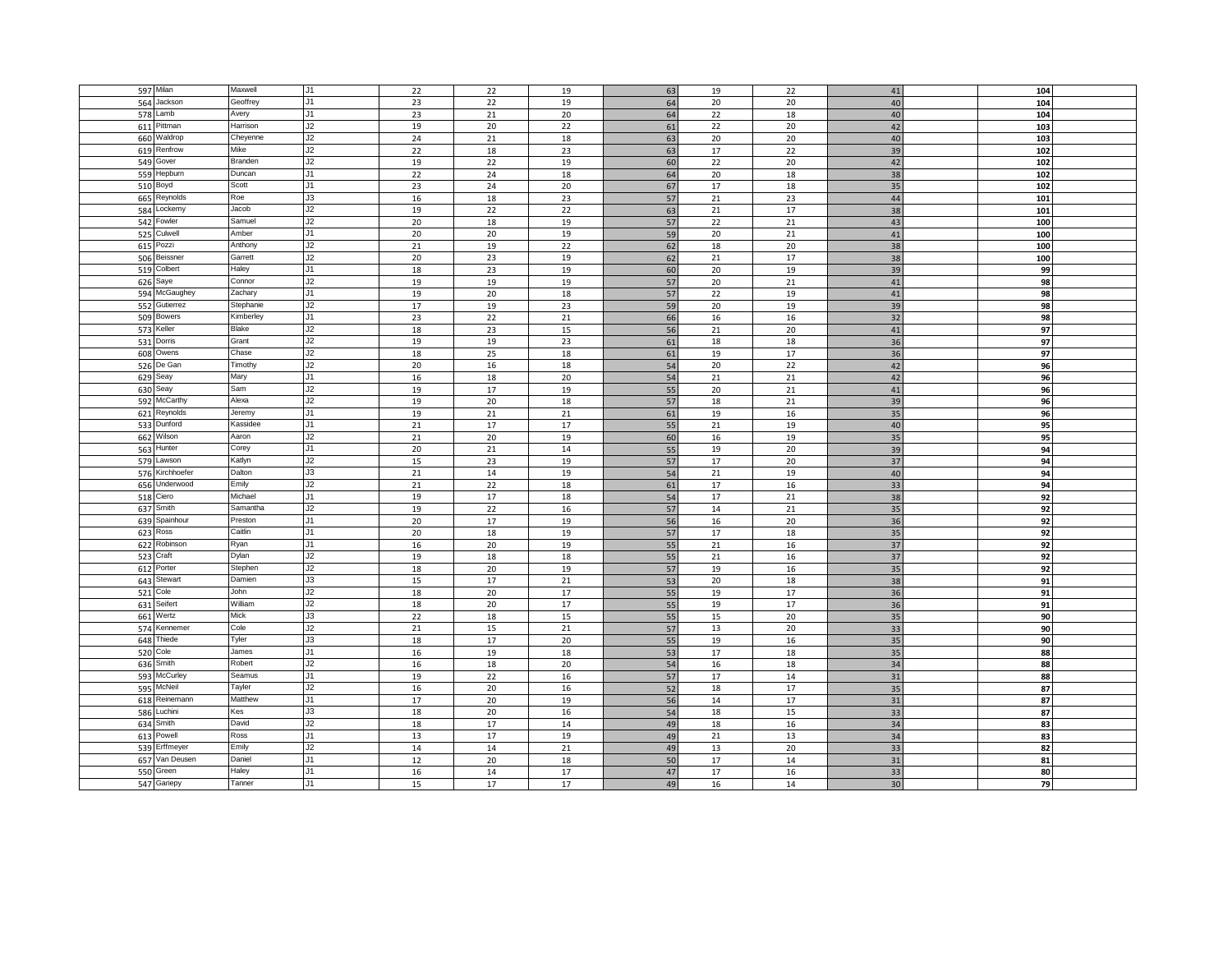|       | 633 Simms               | Alan              | J2   | 16               | 14               | 19               | 49                                             | 16               | 13                        | 29              |                 | 78           |                 |
|-------|-------------------------|-------------------|------|------------------|------------------|------------------|------------------------------------------------|------------------|---------------------------|-----------------|-----------------|--------------|-----------------|
|       | 628 Schieffer           | Ethan             | J3   | $\overline{7}$   | 14               | 13               | 34                                             | 22               | 21                        | 43              |                 | 77           |                 |
|       | 635 Smith               | Joshua            | J2   | 14               | 13               | 15               |                                                | 14               | 21                        | 35              |                 | 77           |                 |
|       |                         |                   |      |                  |                  |                  | 42                                             |                  |                           |                 |                 |              |                 |
|       | 606 Ogle                | Samuel            | J2   | 15               | 13               | 18               | 46                                             | 16               | 15                        | 31              |                 | $77$         |                 |
|       | 604 Norman              | Micha             | J2   | $10\,$           | 17               | 18               | 45                                             | 17               | 13                        | 30              |                 | 75           |                 |
| 651   | Thompson                | Lance             | J3   | 16               | 20               | 15               | 51                                             | $14\,$           | 10                        | 24              |                 | 75           |                 |
|       | 513 Brown               | Barbara           | J2   | 15               | 13               | 14               | 42                                             | 14               | 17                        | 31              |                 | 73           |                 |
|       | 554 Hallowell           | Pen               | J3   | 17               | 14               | 11               | 42                                             | 13               | 12                        | 25              |                 | 67           |                 |
|       | 640 Spencer             | Evan              | J1   | 12               | $11\,$           | 15               | 38                                             | 13               | 15                        | 28              |                 | 66           |                 |
|       | 524 Cull-Host           | Jamie             | J3   | 15               | 8                | 5                | 28                                             | 20               | 12                        | 32              |                 | 60           |                 |
|       | 653 TOUSLEY             | Kayla             | J2   | $\overline{4}$   | 10               |                  | 14                                             |                  |                           | $\mathbf{0}$    |                 | ${\bf 14}$   |                 |
|       |                         |                   |      |                  |                  | X                |                                                | X                | $\boldsymbol{\mathsf{x}}$ |                 |                 |              |                 |
|       | 500 Anguiano            | Avery             | J2   | X                | X                | X                |                                                | X                | $\mathsf{x}$              | $\overline{0}$  |                 | $\mathbf{0}$ |                 |
|       |                         |                   |      |                  |                  |                  |                                                |                  |                           |                 |                 |              |                 |
|       |                         |                   |      |                  |                  |                  | <b>2013 SG NATIONAL JO TRAP FEMALE RESULTS</b> |                  |                           |                 |                 |              |                 |
|       |                         |                   |      |                  |                  |                  |                                                |                  |                           |                 |                 |              |                 |
| COMP# | <b>LAST NAME</b>        | <b>FIRST NAME</b> | CAT. | RND <sub>1</sub> | <b>RND2</b>      | RND <sub>3</sub> | <b>D1 TOTAL</b>                                | RND <sub>4</sub> | RND <sub>5</sub>          | D2 TOTAL        | <b>FINALS</b>   | <b>TOTAL</b> | <b>SHOOTOFF</b> |
|       | 515 Carroll             | Ashley            | J1   | 23               | 22               | 22               | 67                                             | 25               | 23                        | 48              | 19              | 134          |                 |
|       | 660 Waldrop             | Cheyenne          | J2   | 24               | 21               | 18               | 63                                             | 20               | 20                        | 40              | 21              | 124          |                 |
|       | 585 Lowen               | Rebekah           | J1   | 22               | 23               | 18               | 63                                             | 20               | 24                        | 44              | 13              | 120          |                 |
|       | 525 Culwell             | Amber             | J1   | 20               | 20               | 19               | 59                                             | 20               | 21                        | 41              | 13              | 113          |                 |
|       | 519 Colbert             | Haley             | J1   | 18               | 23               | 19               | 60                                             | 20               | 19                        | 39              | 14              | 113          |                 |
|       | 552 Gutierrez           | Stephanie         | J2   | 17               | 19               | 23               | 59                                             | 20               | 19                        | 39              | 12              | 110          | $\mathbf{1}$    |
|       | 509 Bowers              | Kimberley         | J1   | 23               | 22               | 21               | 66                                             | 16               | $16$                      | 32              |                 | 98           | $\pmb{0}$       |
|       |                         |                   |      |                  |                  |                  |                                                |                  |                           |                 |                 |              |                 |
|       | 629 Seay                | Mary              | J1   | 16               | 18               | 20               | 54                                             | 21               | 21                        | 42              |                 | 96           |                 |
|       | 592 McCarthy            | Alexa             | J2   | 19               | 20               | 18               | 57                                             | 18               | 21                        | 39              |                 | 96           |                 |
|       | 533 Dunford             | Kassidee          | J1   | 21               | 17               | 17               | 55                                             | 21               | 19                        | 40              |                 | 95           |                 |
|       | 579 Lawson              | Katlyn            | J2   | 15               | 23               | 19               | 57                                             | 17               | 20                        | 37              |                 | 94           |                 |
|       | 656 Underwood           | Emily             | J2   | 21               | 22               | 18               | 61                                             | 17               | 16                        | 33              |                 | 94           |                 |
|       | 637 Smith               | Samantha          | J2   | 19               | 22               | 16               | 57                                             | 14               | 21                        | 35              |                 | 92           |                 |
|       | 623 Ross                | Caitlin           | J1   | 20               | 18               | 19               | 57                                             | $17\,$           | 18                        | 35              |                 | 92           |                 |
|       | 595 McNeil              | Tayler            | J2   | 16               | 20               | 16               | 52                                             | 18               | 17                        | 35              |                 | 87           |                 |
|       | 586 Luchini             | Kes               | J3   | 18               | 20               | 16               | 54                                             | 18               | 15                        | 33              |                 | 87           |                 |
|       | 539 Erffmeyer           | Emily             | J2   | 14               | 14               | 21               | 49                                             | 13               | 20                        | 33              |                 | 82           |                 |
|       |                         |                   |      |                  |                  |                  |                                                |                  |                           |                 |                 |              |                 |
|       |                         |                   |      |                  |                  |                  |                                                |                  |                           |                 |                 |              |                 |
|       | 550 Green               | Haley             | J1   | 16               | 14               | 17               | 47                                             | 17               | 16                        | 33              |                 | 80           |                 |
|       | 604 Norman              | Micha             | J2   | 10               | 17               | 18               | 45                                             | 17               | 13                        | 30              |                 | 75           |                 |
|       | 513 Brown               | Barbara           | J2   | $15\,$           | 13               | 14               | 42                                             | $14\,$           | $17\,$                    | 31              |                 | 73           |                 |
|       | 653 TOUSLEY             | Kayla             | J2   | $\overline{4}$   | 10               | X                | 14                                             | X                | $\pmb{\chi}$              | $\mathbf 0$     |                 | 14           |                 |
|       |                         |                   |      |                  |                  |                  |                                                |                  |                           |                 |                 |              |                 |
|       |                         |                   |      |                  |                  |                  |                                                |                  |                           |                 |                 |              |                 |
|       |                         |                   |      |                  |                  |                  | <b>2013 SG NATIONAL JO TRAP MALE RESULTS</b>   |                  |                           |                 |                 |              |                 |
| COMP# | <b>LAST NAME</b>        | <b>FIRST NAME</b> | CAT. | RND <sub>1</sub> | RND <sub>2</sub> | RND <sub>3</sub> | <b>D1 TOTAL</b>                                | RND <sub>4</sub> | RND <sub>5</sub>          | <b>D2 TOTAL</b> | <b>FINALS</b>   | <b>TOTAL</b> | <b>SHOOTOFF</b> |
|       |                         | Thomas            | J1   | 23               | 24               | 24               |                                                | 24               | 22                        | 46              |                 | 139          |                 |
|       | 504 Bayer               | Alex              | J1   |                  |                  |                  | 71                                             |                  |                           |                 | 22              |              |                 |
|       | 620 Rennert             |                   |      | 23               | 24               | 24               | 71                                             | 22               | 23                        | 45              | 22              | 138          | 5               |
|       | 577 Kremke              | Keenan            | J2   | 24               | 23               | 23               | 70                                             | 23               | 23                        | 46              | 22              | 138          | $\overline{4}$  |
|       | 599 Moniot              | Clayton           | J1   | 23               | 23               | 23               | 69                                             | 22               | 25                        | 47              | $\overline{21}$ | 137          |                 |
|       | 583 Lirio               | Tyler             | J2   | 25               | 25               | 24               | 74                                             | 22               | 22                        | 44              | 19              | 137          |                 |
|       | 605 Odom                | Austin            | J1   | 24               | 23               | 21               | 68                                             | 24               | 25                        | 49              | 19              | 136          |                 |
|       | 602 Myers               | Fancis            | J1   | 23               | 24               | 22               | 69                                             | 21               | 24                        | 45              |                 | 114          |                 |
|       | 646 Taylor              | Austen            | J1   | 22               | 24               | 23               | 69                                             | 22               | 23                        | 45              |                 | 114          |                 |
|       | 667 Flores              | Michael           | J1   | 23               | 23               | 24               | 70                                             | 20               | 23                        | 43              |                 | 113          |                 |
|       | 601 Mountain            | Logan             | J2   | 25               | 22               | 20               | 67                                             | 24               | 22                        | 46              |                 | 113          |                 |
|       | 527 De Salme            | Jarred            | J1   | 20               | 24               | 25               | 69                                             | 22               | 22                        | 44              |                 | 113          |                 |
|       | 645 Sublett             | Austin            | J1   | 20               | 23               | 24               |                                                | 23               | 22                        | 45              |                 | 112          |                 |
|       |                         | Jacob             | J2   | 21               | 24               | 22               | 67                                             |                  | 22                        | 45              |                 |              |                 |
|       | 545 Fritcher            | Richard           | J1   |                  |                  |                  | 67                                             | 23               |                           |                 |                 | 112          |                 |
| 581   | Legnele                 |                   |      | 23               | 23               | 21               | 67                                             | 23               | 22                        | 45              |                 | 112          |                 |
| 505   | Beckmann                | <b>Bradley</b>    | J1   | 23               | 23               | 23               | 69                                             | 21               | 22                        | 43              |                 | 112          |                 |
|       | 587 Lundie              | Nathaniel         | J1   | 23               | 23               | 23               | 69                                             | 22               | 21                        | 43              |                 | 112          |                 |
|       | 589 McBee               | Remington         | J1   | 23               | 22               | 23               | 68                                             | 23               | 20                        | 43              |                 | 111          |                 |
|       | 502 Barfield            | Ryne              | J2   | 19               | 22               | 21               | 62                                             | 23               | 24                        | 47              |                 | 109          |                 |
|       | 607 Old                 | Travis            | J2   | 22               | 23               | 21               | 66                                             | 20               | 23                        | 43              |                 | 109          |                 |
|       | 501 Bankard             | Logan             | J2   | 21               | 20               | 20               | 61                                             | 23               | 24                        | 47              |                 | 108          |                 |
|       | 535 Dupre               | lan               | J1   | 21               | 23               | 23               | 67                                             | 18               | 23                        | 41              |                 | 108          |                 |
| 598   | Milner                  | Robert            | J2   | 20               | 20               | 22               |                                                | 24               | 22                        | 46              |                 | 108          |                 |
|       |                         | Jordan            | J1   |                  |                  |                  | 62                                             |                  |                           | 46              |                 |              |                 |
|       | 561 Hintz<br>556 Harris | Austin            | J2   | 20<br>23         | 21<br>20         | 21<br>23         | 62<br>66                                       | 24<br>22         | 22<br>20                  | 42              |                 | 108<br>108   |                 |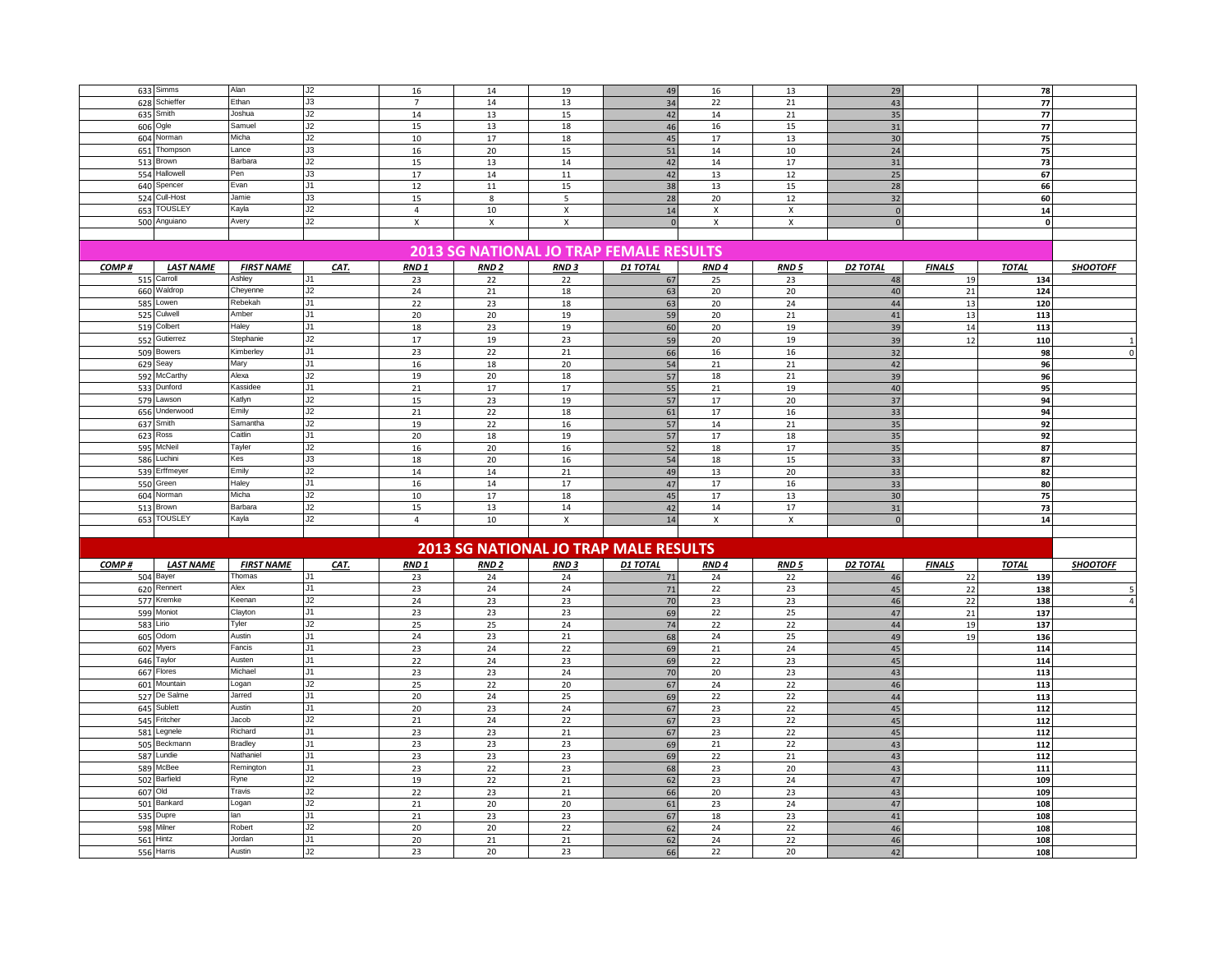| 512 Brooks      | Justin        | J1             | 21 | 25 | 22 | 68 | 20 | 20 | 40 | 108 |  |
|-----------------|---------------|----------------|----|----|----|----|----|----|----|-----|--|
| 514 Burge       | Joshua        | J <sub>1</sub> | 19 | 21 | 20 | 60 | 24 | 23 | 47 | 107 |  |
| 544 Freudenthal | Jacob         | J2             | 20 | 21 | 22 | 63 | 20 | 23 | 43 | 106 |  |
| 666 Sol         | Spencer       | J2             | 21 | 21 | 22 | 64 | 20 | 22 | 42 | 106 |  |
| 580 Layer       | Sevin         | J2             | 20 | 22 | 21 | 63 | 23 | 20 | 43 | 106 |  |
| 540 Felbaum     | Scott         | J1             | 24 | 21 | 22 | 67 | 20 | 19 | 39 | 106 |  |
| 624 Royer       | Dale          | J2             | 19 | 21 | 22 | 62 | 20 | 23 | 43 | 105 |  |
| 638 Southbloom  | Oscar         | Ū1             | 18 | 22 | 22 | 62 | 21 | 22 | 43 | 105 |  |
| 647 Teague      | Taylor        | J2             | 23 | 20 | 19 | 62 | 22 | 21 | 43 | 105 |  |
| 568 Kanatzar    | Paul          | J1             | 20 | 22 | 21 | 63 | 22 | 20 | 42 | 105 |  |
| 641 Stallmann   | Henry         | IJ1            | 23 | 23 | 20 | 66 | 19 | 20 | 39 | 105 |  |
| 503 Barry       | Donovan James | J2             | 22 | 23 | 22 | 67 | 20 | 18 | 38 | 105 |  |
| 558 Hays        | Zachary       | J1             | 21 | 20 | 22 | 63 | 19 | 22 | 41 | 104 |  |
| 597 Milan       | Maxwell       | J <sub>1</sub> | 22 | 22 | 19 | 63 | 19 | 22 | 41 | 104 |  |
| 564 Jackson     | Geoffrey      | J1             | 23 | 22 | 19 | 64 | 20 | 20 | 40 | 104 |  |
| 578 Lamb        | Avery         | J <sub>1</sub> | 23 | 21 | 20 | 64 | 22 | 18 | 40 | 104 |  |
| 611 Pittman     | Harrison      | J2             | 19 | 20 | 22 | 61 | 22 | 20 | 42 | 103 |  |
| 619 Renfrow     | Mike          | J2             | 22 | 18 | 23 | 63 | 17 | 22 | 39 | 102 |  |
| 549 Gover       | Branden       | J2             | 19 | 22 | 19 | 60 | 22 | 20 | 42 | 102 |  |
| 559 Hepburn     | Duncan        | J <sub>1</sub> | 22 | 24 | 18 | 64 | 20 | 18 | 38 | 102 |  |
| 510 Boyd        | Scott         | JJ             | 23 | 24 | 20 | 67 | 17 | 18 | 35 | 102 |  |
| 665 Reynolds    | Roe           | J3             | 16 | 18 | 23 | 57 | 21 | 23 | 44 | 101 |  |
| 584 Lockemy     | Jacob         | J2             | 19 | 22 | 22 | 63 | 21 | 17 | 38 | 101 |  |
| 542 Fowler      | Samuel        | J2             | 20 | 18 | 19 | 57 | 22 | 21 | 43 | 100 |  |
| 615 Pozzi       | Anthony       | J2             | 21 | 19 | 22 | 62 | 18 | 20 | 38 | 100 |  |
| 506 Beissner    | Garrett       | J2             | 20 | 23 | 19 | 62 | 21 | 17 | 38 | 100 |  |
| 626 Saye        | Connor        | J2             | 19 | 19 | 19 | 57 | 20 | 21 | 41 | 98  |  |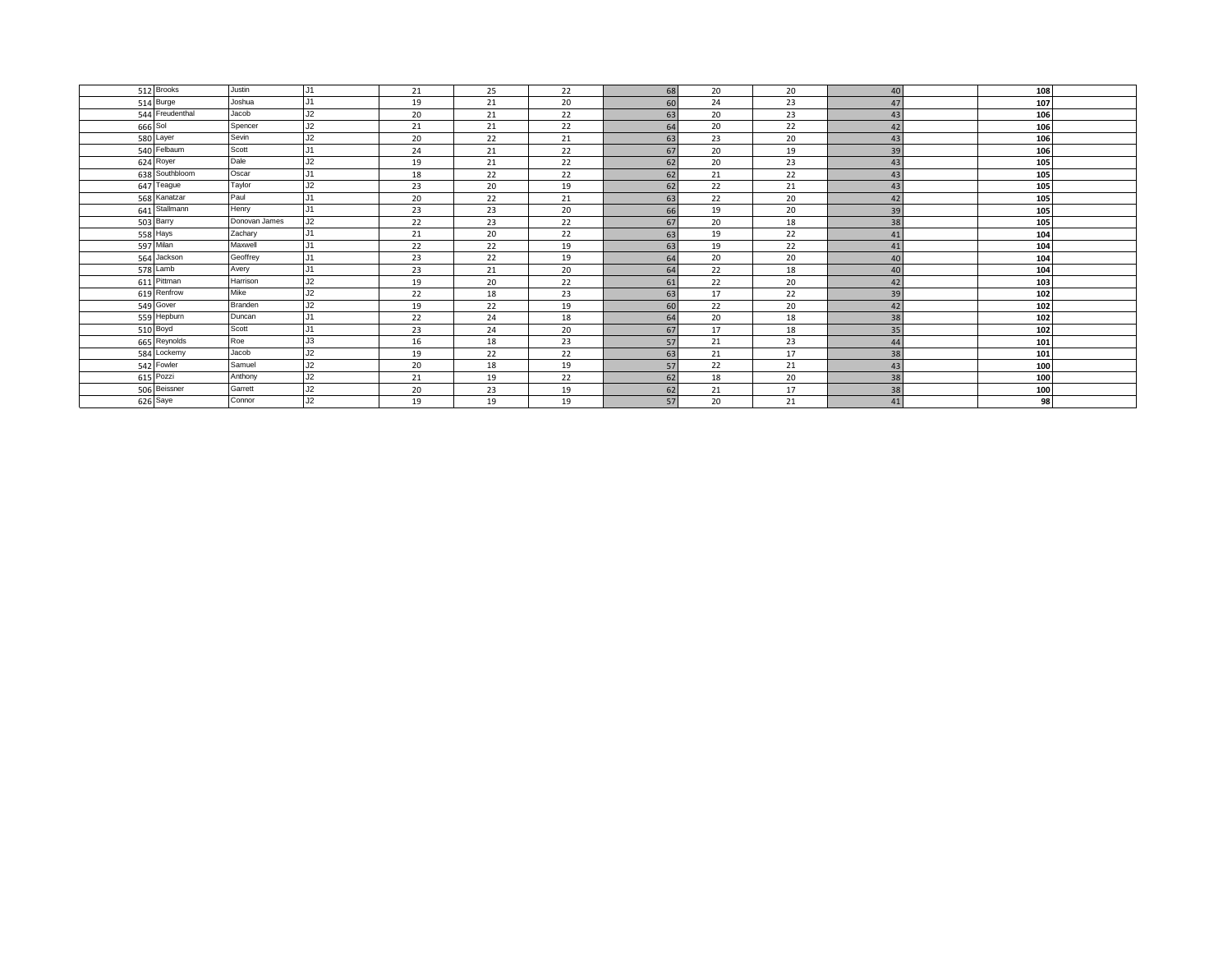| 594 McGaughey   | Zachary      | J1 | 19             | 20 | 18 | 57 | 22 | 19 | 41 | 98 |  |
|-----------------|--------------|----|----------------|----|----|----|----|----|----|----|--|
| 573 Keller      | <b>Blake</b> | J2 | 18             | 23 | 15 | 56 | 21 | 20 | 41 | 97 |  |
| 531 Dorris      | Grant        | J2 | 19             | 19 | 23 | 61 | 18 | 18 | 36 | 97 |  |
| 608 Owens       | Chase        | J2 | 18             | 25 | 18 | 61 | 19 | 17 | 36 | 97 |  |
| 526 De Gan      | Timothy      | J2 | 20             | 16 | 18 | 54 | 20 | 22 | 42 | 96 |  |
| 630 Seay        | Sam          | J2 | 19             | 17 | 19 | 55 | 20 | 21 | 41 | 96 |  |
| 621 Reynolds    | Jeremy       | J1 | 19             | 21 | 21 | 61 | 19 | 16 | 35 | 96 |  |
| 662 Wilson      | Aaron        | J2 | 21             | 20 | 19 | 60 | 16 | 19 | 35 | 95 |  |
| 563 Hunter      | Corey        | J1 | 20             | 21 | 14 | 55 | 19 | 20 | 39 | 94 |  |
| 576 Kirchhoefer | Dalton       | J3 | 21             | 14 | 19 | 54 | 21 | 19 | 40 | 94 |  |
| 518 Ciero       | Michael      | J1 | 19             | 17 | 18 | 54 | 17 | 21 | 38 | 92 |  |
| 639 Spainhour   | Preston      | J1 | 20             | 17 | 19 | 56 | 16 | 20 | 36 | 92 |  |
| 622 Robinson    | Ryan         | J1 | 16             | 20 | 19 | 55 | 21 | 16 | 37 | 92 |  |
| 523 Craft       | Dylan        | J2 | 19             | 18 | 18 | 55 | 21 | 16 | 37 | 92 |  |
| 612 Porter      | Stephen      | J2 | 18             | 20 | 19 | 57 | 19 | 16 | 35 | 92 |  |
| 643 Stewart     | Damien       | J3 | 15             | 17 | 21 | 53 | 20 | 18 | 38 | 91 |  |
| 521 Cole        | John         | J2 | 18             | 20 | 17 | 55 | 19 | 17 | 36 | 91 |  |
| 631 Seifert     | William      | J2 | 18             | 20 | 17 | 55 | 19 | 17 | 36 | 91 |  |
| 661 Wertz       | Mick         | J3 | 22             | 18 | 15 | 55 | 15 | 20 | 35 | 90 |  |
| 574 Kennemer    | Cole         | J2 | 21             | 15 | 21 | 57 | 13 | 20 | 33 | 90 |  |
| 648 Thiede      | Tyler        | J3 | 18             | 17 | 20 | 55 | 19 | 16 | 35 | 90 |  |
| 520 Cole        | James        | J1 | 16             | 19 | 18 | 53 | 17 | 18 | 35 | 88 |  |
| 636 Smith       | Robert       | J2 | 16             | 18 | 20 | 54 | 16 | 18 | 34 | 88 |  |
| 593 McCurley    | Seamus       | J1 | 19             | 22 | 16 | 57 | 17 | 14 | 31 | 88 |  |
| 618 Reinemann   | Matthew      | J1 | 17             | 20 | 19 | 56 | 14 | 17 | 31 | 87 |  |
| 634 Smith       | David        | J2 | 18             | 17 | 14 | 49 | 18 | 16 | 34 | 83 |  |
| 613 Powell      | Ross         | J1 | 13             | 17 | 19 | 49 | 21 | 13 | 34 | 83 |  |
| 657 Van Deusen  | Daniel       | J1 | 12             | 20 | 18 | 50 | 17 | 14 | 31 | 81 |  |
| 547 Gariepy     | Tanner       | J1 | 15             | 17 | 17 | 49 | 16 | 14 | 30 | 79 |  |
| 633 Simms       | Alan         | J2 | 16             | 14 | 19 | 49 | 16 | 13 | 29 | 78 |  |
| 628 Schieffer   | Ethan        | J3 | $\overline{7}$ | 14 | 13 | 34 | 22 | 21 | 43 | 77 |  |
| 635 Smith       | Joshua       | J2 | 14             | 13 | 15 | 42 | 14 | 21 | 35 | 77 |  |
| 606 Ogle        | Samuel       | J2 | 15             | 13 | 18 | 46 | 16 | 15 | 31 | 77 |  |
| 651 Thompson    | Lance        | J3 | 16             | 20 | 15 | 51 | 14 | 10 | 24 | 75 |  |
| 554 Hallowell   | Pen          | J3 | 17             | 14 | 11 | 42 | 13 | 12 | 25 | 67 |  |
| 640 Spencer     | Evan         | J1 | 12             | 11 | 15 | 38 | 13 | 15 | 28 | 66 |  |
| 524 Cull-Host   | Jamie        | J3 | 15             | 8  | 5  | 28 | 10 | 12 | 22 | 50 |  |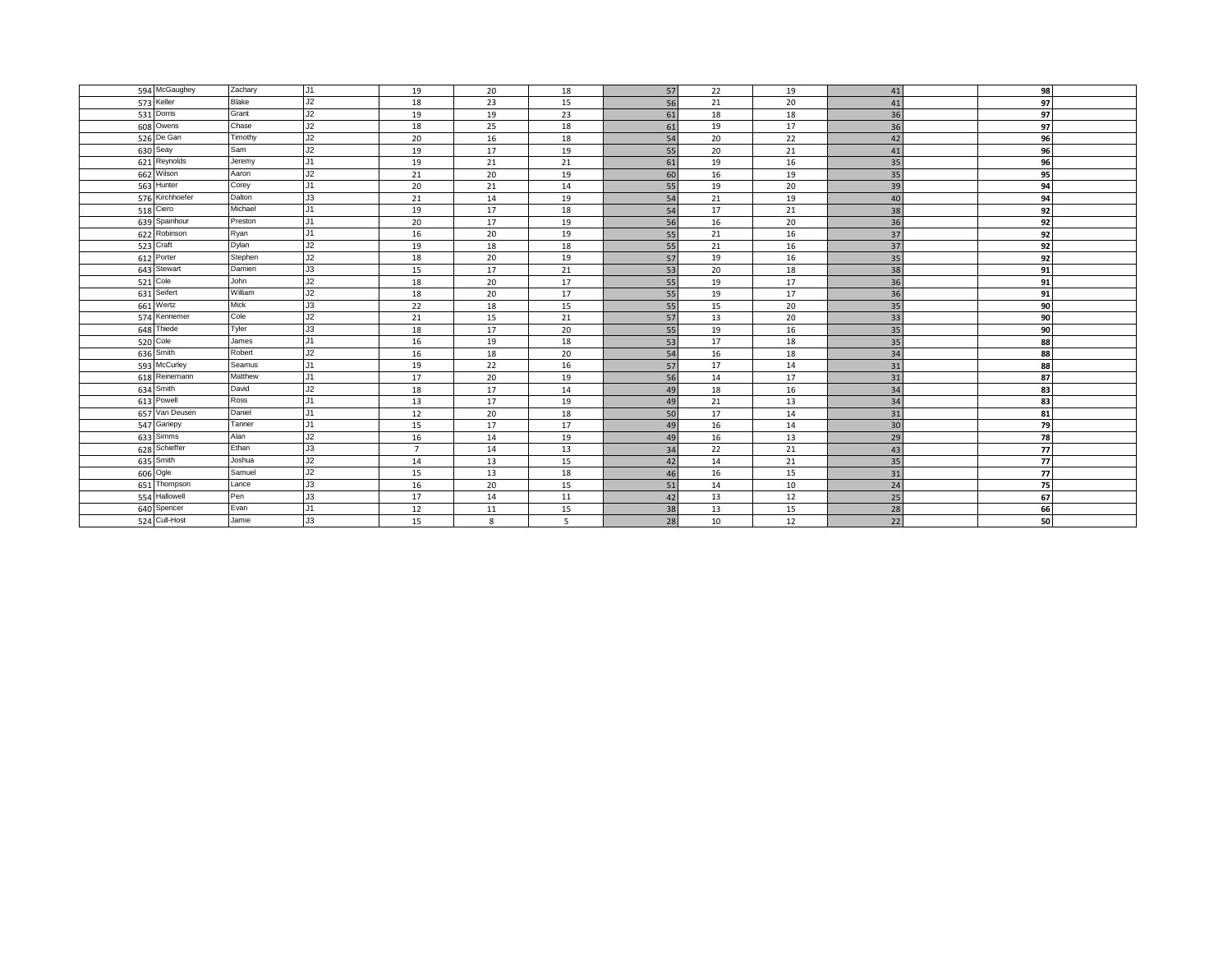## **2013 SG NATIONAL JO DOUBLE TRAP RESULTS**

| Overall   |                           |     |
|-----------|---------------------------|-----|
| Champion  | <b>Thomas Bayer</b>       | 164 |
| 2nd Place | <b>Jacob Fritcher</b>     | 158 |
| 3rd Place | <b>Trey Hill</b>          | 154 |
| J2        |                           |     |
| Champion  | <b>Hank Garvey</b>        | 128 |
| 2nd Place | Jesse Haynes-Lewis        | 121 |
| 3rd Place | <b>Connor Saye</b>        | 118 |
| J3        |                           |     |
| Champion  | <b>Dalton Kirchhoefer</b> | 113 |
| 2nd Place | <b>Tyler Thiede</b>       | 102 |
| 3rd Place | <b>Damien Stewart</b>     | 93  |
|           |                           |     |

| COMP#    | <b>LAST NAME</b> | <b>FIRST NAME</b> | CAT.           | <b>RND1</b> | <b>RND 2</b> | <b>RND3</b> | RND <sub>4</sub> | <b>RND 5</b> | <b>RND TOTAL</b> | <b>FINALS</b> | <b>TOTAL</b>    |
|----------|------------------|-------------------|----------------|-------------|--------------|-------------|------------------|--------------|------------------|---------------|-----------------|
|          | 504 Bayer        | Thomas            | J <sub>1</sub> | 29          | 28           | 27          | 25               | 26           | 135              | 29            | 164             |
|          | 545 Fritcher     | Jacob             | J2             | 25          | 27           | 26          | 27               | 26           | 131              | 27            | 158             |
| 560 Hill |                  | Trey              | J1             | 27          | 27           | 24          | 26               | 24           | 128              | 26            | 154             |
|          | 561 Hintz        | Jordan            | J1             | 23          | 29           | 24          | 26               | 29           | 131              | 22            | 153             |
|          | 645 Sublett      | Austin            | J1             | 27          | 25           | 24          | 25               | 28           | 129              | 23            | 152             |
|          | 548 Garvey       | Hank              | J2             | 28          | 24           | 24          | 26               | 26           | 128              | 17            | 145             |
|          | 587 Lundie       | Nathaniel         | J1             | 25          | 24           | 24          | 26               | 28           | 127              |               | 127             |
|          | 540 Felbaum      | Scott             | J1             | 23          | 25           | 24          | 25               | 27           | 124              |               | 124             |
|          | 557 Haynes-Lewis | Jesse             | J2             | 27          | 19           | 25          | 27               | 23           | 121              |               | $\frac{1}{121}$ |
|          | 664 Webster      | Christopher       | J <sub>1</sub> | 25          | 23           | 23          | 23               | 26           | 120              |               | 120             |
|          | 626 Saye         | Connor            | J2             | 22          | 25           | 18          | 27               | 26           | 118              |               | 118             |
|          | 589 McBee        | Remington         | J1             | 23          | 20           | 25          | 26               | 24           | 118              |               | 118             |
|          | 646 Taylor       | Austen            | J <sub>1</sub> | 18          | 23           | 24          | 25               | 24           | 114              |               | 114             |
|          | 576 Kirchhoefer  | Dalton            | J3             | 20          | 22           | 25          | 24               | 22           | 113              |               | 113             |
|          | 512 Brooks       | Justin            | J1             | 20          | 24           | 18          | 22               | 24           | 108              |               | 108             |
|          | 521 Cole         | John              | J2             | 18          | 24           | 21          | 19               | 24           | 106              |               | 106             |
|          | 599 Moniot       | Clayton           | J1             | 21          | 20           | 24          | 21               | 18           | 104              |               | 104             |
|          | 641 Stallmann    | Henry             | J <sub>1</sub> | 21          | 19           | 18          | 23               | 22           | 103              |               | 103             |
|          | 508 Bowen        | Vance             | J1             | 22          | 21           | 17          | 21               | 21           | 102              |               | 102             |
|          | 648 Thiede       | Tyler             | J3             | 22          | 21           | 20          | 20               | 19           | 102              |               | 102             |
|          | 596 Meagher      | James             | J2             | 21          | 24           | 19          | 15               | 21           | 100              |               | 100             |
|          | 591 McBride      | Claton            | J2             | 15          | 24           | 19          | 19               | 19           | 96               |               | 96              |
|          | 582 Lemons, Jr.  | Robert            | J2             | 21          | 19           | 17          | 16               | 21           | 94               |               | 94              |
|          | 631 Seifert      | William           | J2             | 19          | 20           | 21          | 18               | 16           | 94               |               | 94              |
|          | 643 Stewart      | Damien            | J3             | 17          | 16           | 14          | 19               | 27           | 93               |               | 93              |
|          | 633 Simms        | Alan              | J2             | 20          | 22           | 18          | 14               | 19           | 93               |               | 93              |
|          | 662 Wilson       | Aaron             | J2             | 18          | 17           | 17          | 19               | 21           | 92               |               | 92              |
|          | 547 Gariepy      | Tanner            | J1             | 20          | 17           | 18          | 18               | 16           | 89               |               | 89              |
|          | 526 De Gan       | Timothy           | J2             | 14          | 17           | 19          | 18               | 19           | 87               |               | 87              |
|          | 593 McCurley     | Seamus            | J <sub>1</sub> | 19          | 17           | 14          | 19               | 12           | 81               |               | 81              |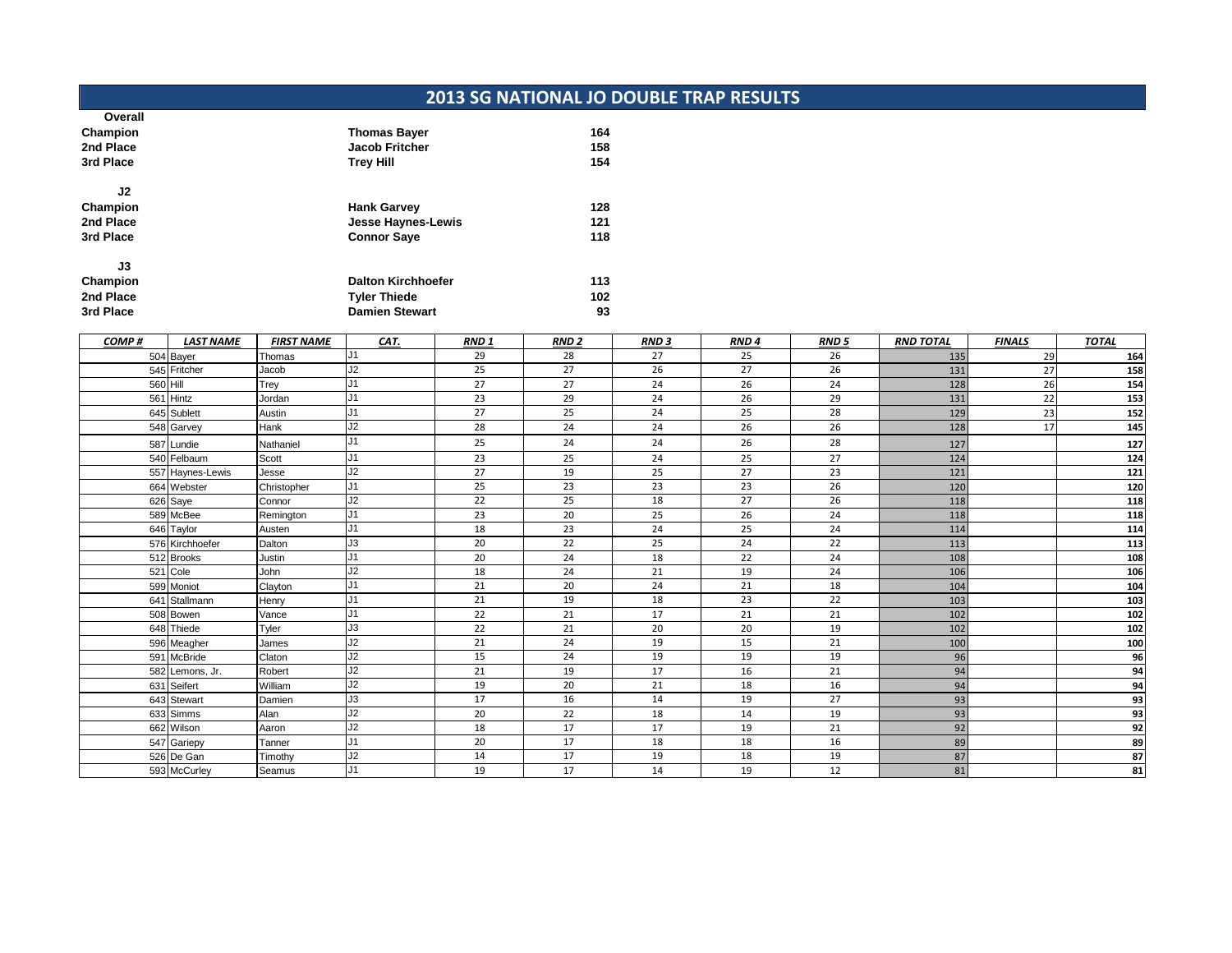|                                               |                  |                    |                                                                              |                  |                   |                 | <b>2013 SG NATIONAL JO SKEET COMBINED RESULTS</b> |                  |                  |                                                             |               |                   |
|-----------------------------------------------|------------------|--------------------|------------------------------------------------------------------------------|------------------|-------------------|-----------------|---------------------------------------------------|------------------|------------------|-------------------------------------------------------------|---------------|-------------------|
|                                               |                  |                    | Men's                                                                        |                  |                   |                 |                                                   |                  |                  | <b>Women's</b>                                              |               |                   |
| Overall<br>Champion<br>2nd Place<br>3rd Place |                  |                    | <b>Phillip Jungman</b><br><b>Granger DeWitt</b><br><b>William Dunnebacke</b> |                  | 141<br>140<br>139 |                 | Overall<br>Champion<br>2nd Place<br>3rd Place     |                  |                  | Dania Vizzi<br><b>Hannah Houston</b><br><b>Brandy Drozd</b> |               | 135<br>132<br>126 |
| J2<br>Champion<br>2nd Place<br>3rd Place      |                  |                    | John Ferebee III<br><b>Baylor Brooks</b><br><b>Adam McBee</b>                |                  | 117<br>110<br>107 |                 | J2<br>Champion<br>2nd Place                       |                  |                  | <b>Sydney Carson</b><br><b>Morgan Thompson</b>              |               | 90<br>85          |
| J3<br>Champion<br>2nd Place<br>3rd Place      |                  |                    | Logan Keldsen<br><b>Ethan Ellis</b><br>Kyle Jungman                          |                  | 92<br>85<br>82    |                 | J3<br>Champion<br>2nd Place                       |                  |                  | <b>Katharina Jacob</b><br><b>Molly Sheehan</b>              |               | 84<br>52          |
| COMP#                                         | <b>LAST NAME</b> | <b>FIRST NAME</b>  | CAT.                                                                         | RND <sub>1</sub> | <b>RND 2</b>      | <b>RND3</b>     | <b>D1 TOTAL</b>                                   | RND <sub>4</sub> | RND <sub>5</sub> | <b>D2 TOTAL</b>                                             | <b>FINALS</b> | <b>TOTAL</b>      |
| 534                                           | Dunnebacke       | William            | J2                                                                           | 23               | 23                | 23              | 69                                                | 25               | 25               | 50                                                          |               | 119               |
| 541                                           | Ferebee, III     | John               | J2                                                                           | 24               | 22                | 22              | 68                                                | 24               | 25               | 49                                                          |               | 117               |
| 567                                           | Jungman          | Phillip            | J1                                                                           | 23               | 23                | 24              | 70                                                | 22               | 25               | 47                                                          |               | 117               |
| 529                                           | <b>DeWitt</b>    | Granger            | J1                                                                           | 25               | 21                | 24              | 70                                                | 25               | $\overline{22}$  | 47                                                          |               | 117               |
| 644                                           | Stewart          | Hayden             | J1                                                                           | 22               | 21                | 25              | 68                                                | 23               | 25               | 48                                                          |               | 116               |
| 571                                           | Keldsen          | Jakob              | J1                                                                           | 23               | 21                | 24              | 68                                                | 24               | 23               | 47                                                          |               | 115               |
| 504                                           | Bayer            | Thomas             | J1                                                                           | 20               | 22                | 24              | 66                                                | 24               | 24               | 48                                                          |               | 114               |
| 562                                           | Houston          | Hannah             | J2                                                                           | 23               | 21                | 23              | 67                                                | 24               | 23               | 47                                                          |               | 114               |
| 659                                           | Vizzi            | Dania              | J1                                                                           | 25               | 23                | 22              | 70                                                | 23               | 21               | 44                                                          |               | 114               |
| 658                                           | Van Sloun        | Christian          | J1                                                                           | 24               | 20                | 23              | 67                                                | 24               | 21               | 45                                                          |               | 112               |
| 511                                           | <b>Brooks</b>    | Baylor             | J2                                                                           | 24               | 21                | 23<br>22        | 68                                                | 21<br>24         | 21<br>23         | 42                                                          |               | 110               |
| 663                                           | Womack           | Zachary            | J1<br>J2                                                                     | 20<br>22         | 19<br>19          |                 | 61<br>62                                          | 23               | 22               | 47<br>45                                                    |               | 108<br>107        |
| 588<br>589                                    | McBee<br>McBee   | Adam               | J1                                                                           | 23               | 19                | 21<br>20        | 62                                                | 25               | 20               | 45                                                          |               | 107               |
| 553                                           | Halliday III     | Remington<br>Edwin | J2                                                                           | 19               | 22                | 17              | 58                                                | 24               | 23               | 47                                                          |               | 105               |
| 650                                           | Thomas           | Will               | J1                                                                           | 21               | 21                | 21              | 63                                                | 23               | 19               | 42                                                          |               | 105               |
| 546                                           | Fugua            | Matthew            | J1                                                                           | 17               | 19                | 23              | 59                                                | $\overline{23}$  | $\overline{22}$  | 45                                                          |               | 104               |
| 501                                           | Bankard          | Logan              | J2                                                                           | 19               | 19                | 21              | 59                                                | 24               | 21               | 45                                                          |               | 104               |
| 575                                           | King             | Colin              | J1                                                                           | 21               | 22                | 20              | 63                                                | 18               | 22               | 40                                                          |               | 103               |
| 590                                           | McBee            | Zachary            | J2                                                                           | 20               | 22                | 20              | 62                                                | 18               | 22               | 40                                                          |               | 102               |
| 600                                           | Moschetti        | <b>Nic</b>         | J2                                                                           | 22               | 20                | 18              | 60                                                | 21               | 21               | 42                                                          |               | 102               |
| 528                                           | <b>DeWitt</b>    | Coulter            | J2                                                                           | 18               | 24                | $\overline{21}$ | 63                                                | 17               | 21               | 38                                                          |               | 101               |
| 580                                           | Layer            | Sevin              | J2                                                                           | 21               | 19                | 19              | 59                                                | 21               | 20               | 41                                                          |               | 100               |
| 536                                           | Eisenhardt       | Nathan             | J2                                                                           | 23               | 19                | 20              | 62                                                | 20               | 18               | 38                                                          |               | 100               |
| 570                                           | Keldsen          | Isaac              | J2                                                                           | 16               | 21                | 19              | 56                                                | 21               | 20               | 41                                                          |               | 97                |
| 614                                           | Powers           | Weston             | J2                                                                           | 20               | 22                | 17              | 59                                                | 18               | 19               | 37                                                          |               | 96                |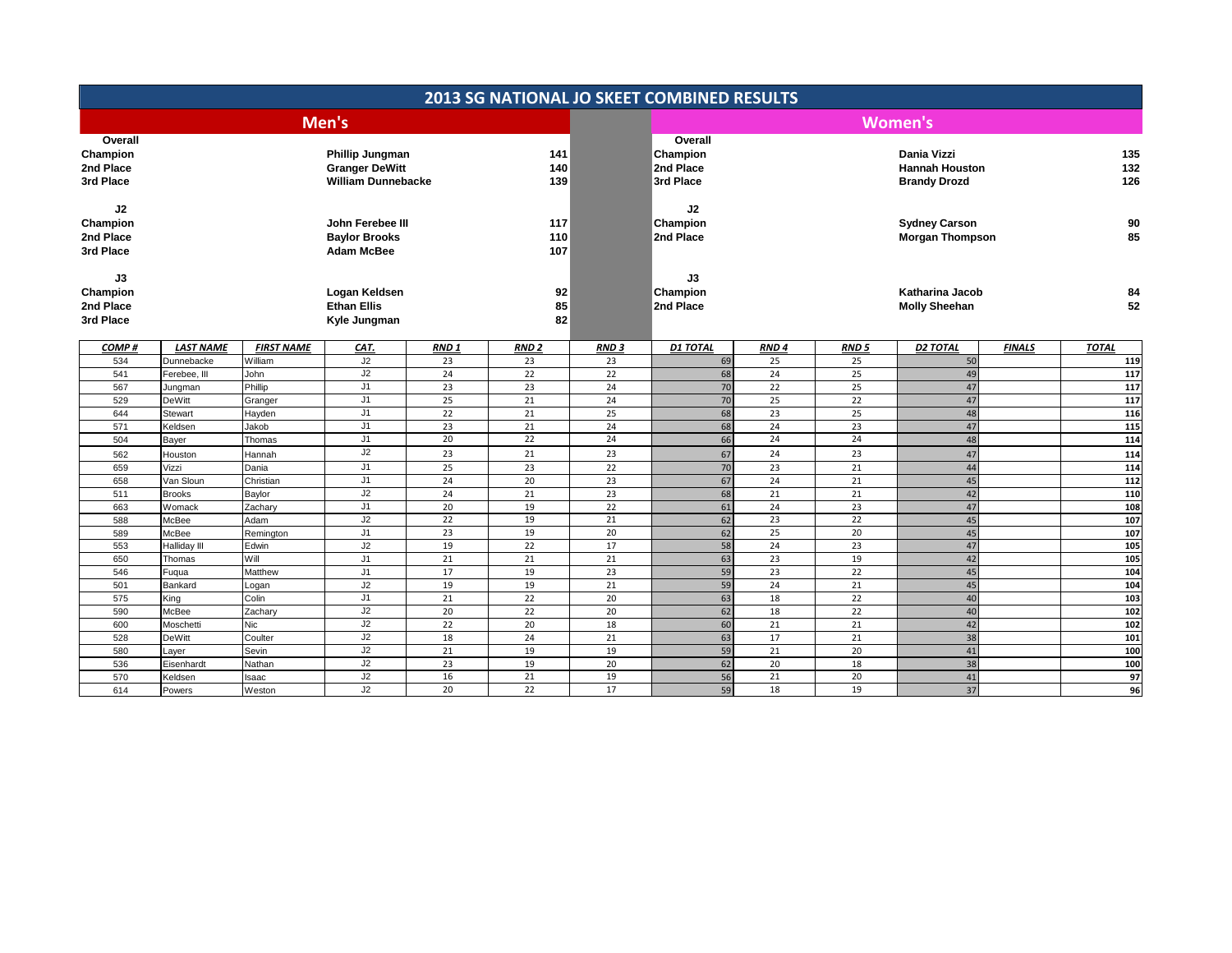| 507 | <b>Borders</b> | Anthony       | J2 | 17 | 16 | 19 | 52 | 23       | 19             | 42       | 94              |
|-----|----------------|---------------|----|----|----|----|----|----------|----------------|----------|-----------------|
| 532 | Drozd          | <b>Brandy</b> | J1 | 22 | 21 | 20 | 63 | 21       | 10             | 31       | 94              |
| 551 | Gregory        | Gayla         | J1 | 16 | 16 | 18 | 50 | 20       | 23             | 43       | 93              |
| 668 | Lackev         | Katie         | J1 | 17 | 19 | 16 | 52 | 17       | 23             | 40       | 92              |
| 617 | Reed           | Kendall       | J1 | 17 | 16 | 20 | 53 | 20       | 19             | 39       | $\overline{92}$ |
| 572 | Keldsen        | Logan         | J3 | 19 | 18 | 17 | 54 | 19       | 19             | 38       | 92              |
| 669 | Moody          | Riley         | J1 | 17 | 16 | 18 | 51 | 20       | 20             | 40       | 91              |
| 517 | Carson         | Sydney        | J2 | 18 | 19 | 15 | 52 | 19       | 19             | 38       | 90              |
| 662 | Wilson         | Aaron         | J2 | 21 | 15 | 17 | 53 | 16       | 20             | 36       | 89              |
| 522 | Copeland       | Hunter        | J1 | 15 | 18 | 17 | 50 | 17       | 21             | 38       | 88              |
| 611 | Pittman        | Harrison      | J2 | 13 | 20 | 17 | 50 | 19       | 19             | 38       | 88              |
| 591 | <b>McBride</b> | Claton        | J2 | 16 | 16 | 20 | 52 | 18       | 16             | 34       | 86              |
| 538 | Ellis          | Ethan         | J3 | 15 | 17 | 20 | 52 | 16       | 17             | 33       | 85              |
| 652 | Thompson       | Morgan        | J2 | 17 | 18 | 17 | 52 | 16       | 17             | 33       | 85              |
| 565 | Jacob          | Katharina     | J3 | 18 | 16 | 16 | 50 | 19       | 15             | 34       | 84              |
| 543 | Frederes       | Sam           | J2 | 15 | 16 | 15 | 46 | 19       | 18             | 37       | 83              |
| 569 | Keen           | Aurora        | J1 | 15 | 19 | 14 | 48 | 19       | 16             | 35       | 83              |
| 566 | Jungman        | Kyle          | J3 | 16 | 16 | 17 | 49 | 20       | 13             | 33       | 82              |
| 603 | Nemec          | Aaron         | J3 | 15 | 18 | 19 | 52 | 16       | 12             | 28       | 80              |
| 516 | Carson         | Sam           | J3 | 21 | 15 | 11 | 47 | 16       | 16             | 32       | 79              |
| 609 | Pellar         | John          | J2 | 19 | 13 | 17 | 49 | 14       | 16             | 30       | 79              |
| 616 | Rainev         | Nelson        | J3 | 17 | 12 | 16 | 45 | 13       | 19             | 32       | 77              |
| 655 | Tribuzio       | Alex          | J3 | 18 | 17 | 15 | 50 | 15       | 11             | 26       | 76              |
| 654 | Trainor        | Devon         | J2 | 17 | 13 | 13 | 43 | 16       | 16             | 32       | 75              |
| 625 | Rudecki        | Thomas        | J2 | 18 | 13 | 15 | 46 | 15       | 14             | 29       | 75              |
| 610 | Pellar         | Samuel        | J3 | 16 | 15 | 15 | 46 | 10       | 18             | 28       | 74              |
| 642 | Stewart        | Chase         | J2 | 15 | 13 | 14 | 42 | 17       | 12             | 29       | 71              |
| 537 | Ellis          | Elijah        | J3 | 17 | 15 | 11 | 43 | 12       | 13             | 25       | 68              |
| 530 | Diaz           | James         | J3 | 16 | 10 | 10 | 36 | 16       | 9              | 25       | 61              |
| 555 | Hancock        | Hunter        | J1 | 19 | 20 | 19 | 58 | $\times$ | X              | $\Omega$ | 58              |
| 649 | Thomas         | Robert        | J2 | 10 | 10 | 10 | 30 | 11       | 11             | 22       | 52              |
| 632 | Sheehan        | Molly         | J3 | 13 | 10 | 12 | 35 | 10       | $\overline{7}$ | 17       | 52              |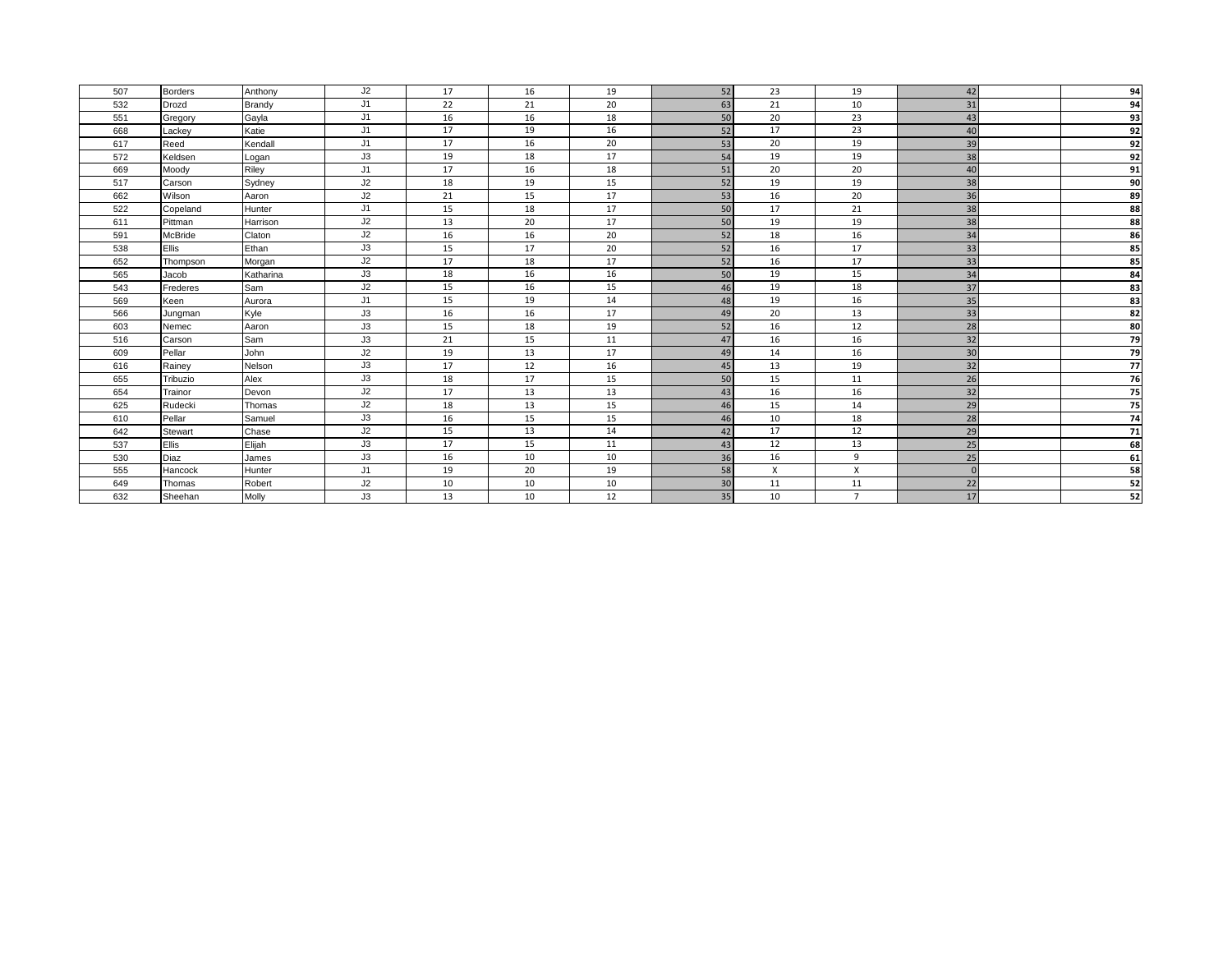|       | <b>2013 SG NATIONAL JO SKEET FEMALE RESULTS</b> |                   |      |             |                        |             |                                               |                  |                |                 |               |              |  |
|-------|-------------------------------------------------|-------------------|------|-------------|------------------------|-------------|-----------------------------------------------|------------------|----------------|-----------------|---------------|--------------|--|
| COMP# | <b>LAST NAME</b>                                | <b>FIRST NAME</b> | CAT. | <b>RND1</b> | <b>RND<sub>2</sub></b> | <b>RND3</b> | <b>D1 TOTAL</b>                               | RND <sub>4</sub> | <b>RND 5</b>   | <b>D2 TOTAL</b> | <b>FINALS</b> | <b>TOTAL</b> |  |
| 659   | Vizzi                                           | Dania             | J1   | 25          | 23                     | 22          | 70                                            | 23               | 21             | 44              | 21            | 135          |  |
| 562   | Houston                                         | Hannah            | J2   | 23          | 21                     | 23          | 67                                            | 24               | 23             | 47              | 18            | 132          |  |
| 532   | Drozd                                           | Brandy            | J1   | 22          | 21                     | 20          | 63                                            | 21               | 20             | 41              | 22            | 126          |  |
| 551   | Gregory                                         | Gayla             | J1   | 16          | 16                     | 18          | 50                                            | 20               | 23             | 43              | 23            | 116          |  |
| 668   | Lackey                                          | Katie             | J1   | 17          | 19                     | 16          | 52                                            | 17               | 23             | 40              | 17            | 109          |  |
| 617   | Reed                                            | Kendall           | J1   | 17          | 16                     | 20          | 53                                            | 20               | 19             | 39              | 11            | 103          |  |
| 669   | Moody                                           | Riley             | J1   | 17          | 16                     | 18          | 51                                            | 20               | 20             | 40              |               | 91           |  |
| 517   | Carson                                          | Sydney            | J2   | 18          | 19                     | 15          | 52                                            | 19               | 19             | 38              |               | 90           |  |
| 652   | Thompson                                        | Morgan            | J2   | 17          | 18                     | 17          | 52                                            | 16               | 17             | 33              |               | 85           |  |
| 565   | Jacob                                           | Katharina         | J3   | 18          | 16                     | 16          | 50                                            | 19               | 15             | 34              |               | 84           |  |
| 569   | Keen                                            | Aurora            | J1   | 15          | 19                     | 14          | 48                                            | 19               | 16             | 35              |               | 83           |  |
| 632   | Sheehan                                         | Molly             | J3   | 13          | 10                     | 12          | 35                                            | 10               | $\overline{7}$ | 17              |               | 52           |  |
|       |                                                 |                   |      |             |                        |             | <b>2013 SG NATIONAL JO SKEET MALE RESULTS</b> |                  |                |                 |               |              |  |
| COMP# | <b>LAST NAME</b>                                | <b>FIRST NAME</b> | CAT. | <b>RND1</b> | <b>RND<sub>2</sub></b> | <b>RND3</b> | <b>D1 TOTAL</b>                               | RND <sub>4</sub> | <b>RND5</b>    | <b>D2 TOTAL</b> | <b>FINALS</b> | <b>TOTAL</b> |  |
| 567   | Jungman                                         | Phillip           | J1   | 23          | 23                     | 24          | 70                                            | 22               | 25             | 47              | 24            | 141          |  |
| 529   | <b>DeWitt</b>                                   | Granger           | J1   | 25          | 21                     | 24          | 70                                            | 25               | 22             | 47              | 23            | 140          |  |
| 534   | Dunnebacke                                      | William           | J2   | 23          | 23                     | 23          | 69                                            | 25               | 25             | 50              | 20            | 139          |  |
| 541   | Ferebee. III                                    | John              | J2   | 24          | 22                     | 22          | 68                                            |                  |                |                 |               | 138          |  |
| 571   | Keldsen                                         | Jakob             |      |             |                        |             |                                               | 24               | 25             | 49              | 21            |              |  |
| 644   |                                                 |                   | J1   | 23          | 21                     | 24          | 68                                            | 24               | 23             | 47              | 22            | 137          |  |
|       | Stewart                                         | Hayden            | J1   | 22          | 21                     | 25          | 68                                            | 23               | 25             | 48              | 18            | 134          |  |
| 504   | Bayer                                           | Thomas            | J1   | 20          | 22                     | 24          | 66                                            | 24               | 24             | 48              |               | 114          |  |
| 658   | Van Sloun                                       | Christian         | J1   | 24          | 20                     | 23          | 67                                            | 24               | 21             | 45              |               | 112          |  |
| 511   | <b>Brooks</b>                                   | Baylor            | J2   | 24          | 21                     | 23          | 68                                            | 21               | 21             | 42              |               | 110          |  |
| 663   | Womack                                          | Zachary           | J1   | 20          | 19                     | 22          | 61                                            | 24               | 23             | 47              |               | 108          |  |
| 588   | McBee                                           | Adam              | J2   | 22          | 19                     | 21          | 62                                            | 23               | 22             | 45              |               | 107          |  |
| 589   | McBee                                           | Remington         | J1   | 23          | 19                     | 20          | 62                                            | 25               | 20             | 45              |               | 107          |  |
| 553   | <b>Halliday III</b>                             | Edwin             | J2   | 19          | 22                     | 17          | 58                                            | 24               | 23             | 47              |               | 105          |  |
| 650   | Thomas                                          | Will              | J1   | 21          | 21                     | 21          | 63                                            | 23               | 19             | 42              |               | 105          |  |